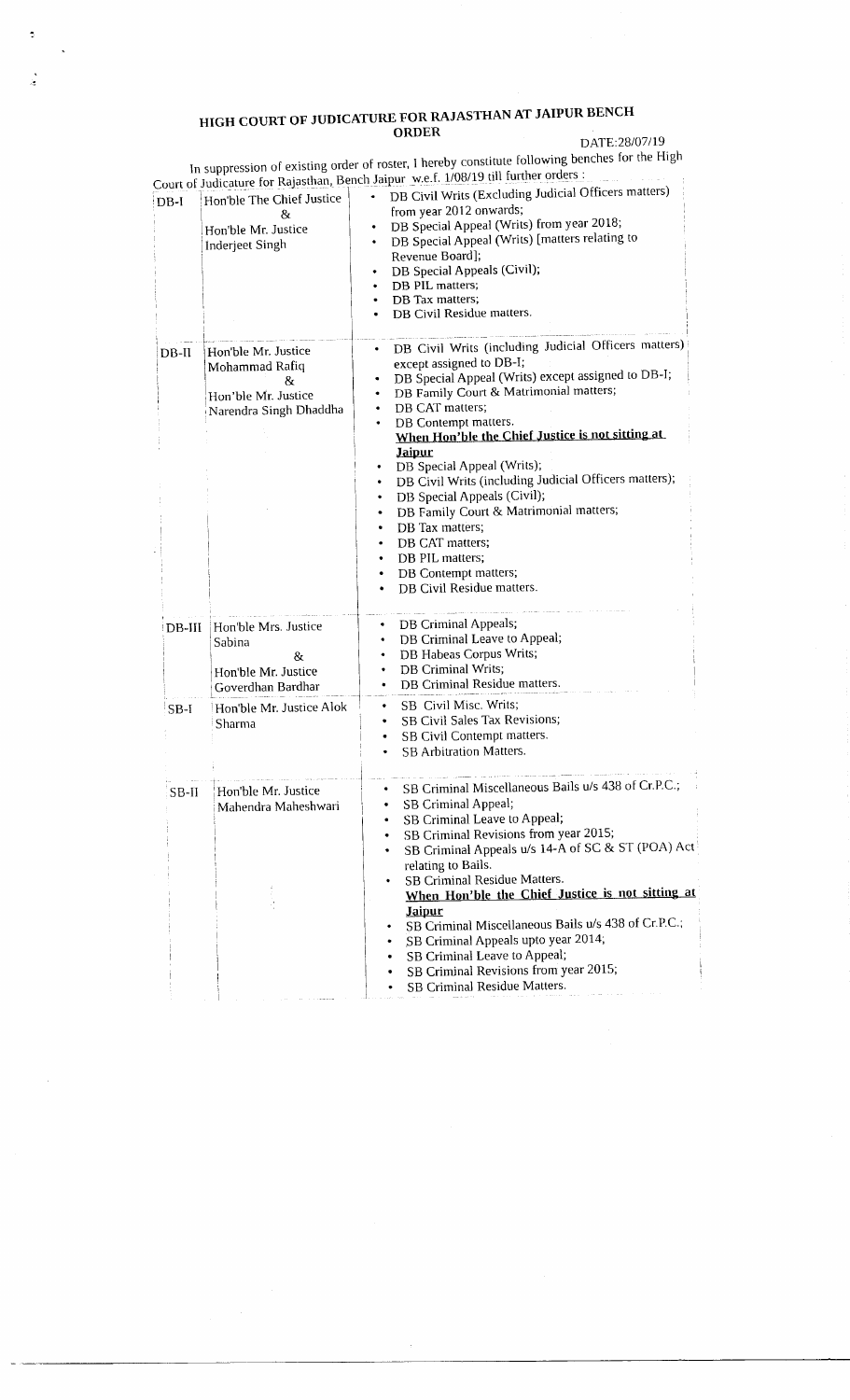| SB-III | Hon'ble Mr. Justice<br>Prakash Gupta          | SB Civil First Appeals;<br>SB Civil Second Appeals;<br><b>SB Civil Revisions;</b><br>SB Civil Miscellaneous Appeals;<br>SB Civil Residue matters;                                                                                                                                                                                                                                                                                                                                                                                                                           |
|--------|-----------------------------------------------|-----------------------------------------------------------------------------------------------------------------------------------------------------------------------------------------------------------------------------------------------------------------------------------------------------------------------------------------------------------------------------------------------------------------------------------------------------------------------------------------------------------------------------------------------------------------------------|
| SB-IV  | Hon'ble Mr. Justice<br>Pankaj Bhandari        | SB Criminal Miscellaneous Petitions u/s 482 of<br>٠<br>Cr.P.C.<br>SB Criminal Misc. Bails u/s 439 of Cr.P.C.;<br>٠<br>SB Criminal Writs;<br>SB Criminal Revisions upto year 2014.<br>When Hon'ble the Chief Justice is not sitting at<br><b>Jaipur</b><br>SB Criminal Miscellaneous Petitions u/s 482 of<br>Cr.P.C.<br>SB Criminal Writs;<br>SB Criminal Revisions upto year 2014.                                                                                                                                                                                          |
| $SB-V$ | Hon'ble Dr. Justice<br>Pushpendra Singh Bhati | SB Civil Service Writs [Disciplinary proceedings &<br>٠<br>Penalties; Matters relating to removal/dismissal/<br>termination/compulsory retirement<br>from<br>service;<br>Reversions; Salary & Allowances; Selection Scales;<br>Matters relating to Industrial Disputes Act; Trade<br>Union Act; Workmen Compensation Act; Employee<br>State Insurance Act, Factories Act; Employees<br>Provident Fund & Misc Provision Act; Payment of<br>Gratuity Act; Payment of Bonus Act; Payment of<br>Wages Act; Contract Labour (regulation of Payment)<br>Act];<br>Company matters. |
| SB-VI  | Hon'ble Mr. Justice Ashok<br>Kumar Gaur       | Writs<br>[Matters<br>relating<br>Service<br>to  <br>Civil<br>SB<br>٠<br>recruitment; reservation in service; regularization and<br>absorption of employees; Promotions; Seniority;<br>Pension matters; Retirement benefits;<br>Transfer;<br>Voluntary retirements and all residue matters];                                                                                                                                                                                                                                                                                 |
|        | SB-VII Hon'ble Mr. Justice<br>Inderjeet Singh | When Hon'ble the Chief Justice is not sitting at<br>Jaipur<br>SB Criminal Appeals from year 2015;<br>SB Criminal Misc. Bails u/s 439 of Cr.P.C.;<br>٠<br>SB Criminal Appeals u/s 14-A of SC & ST (POA) Act<br>relating to Bails.                                                                                                                                                                                                                                                                                                                                            |

## CHIEF JUSTICE